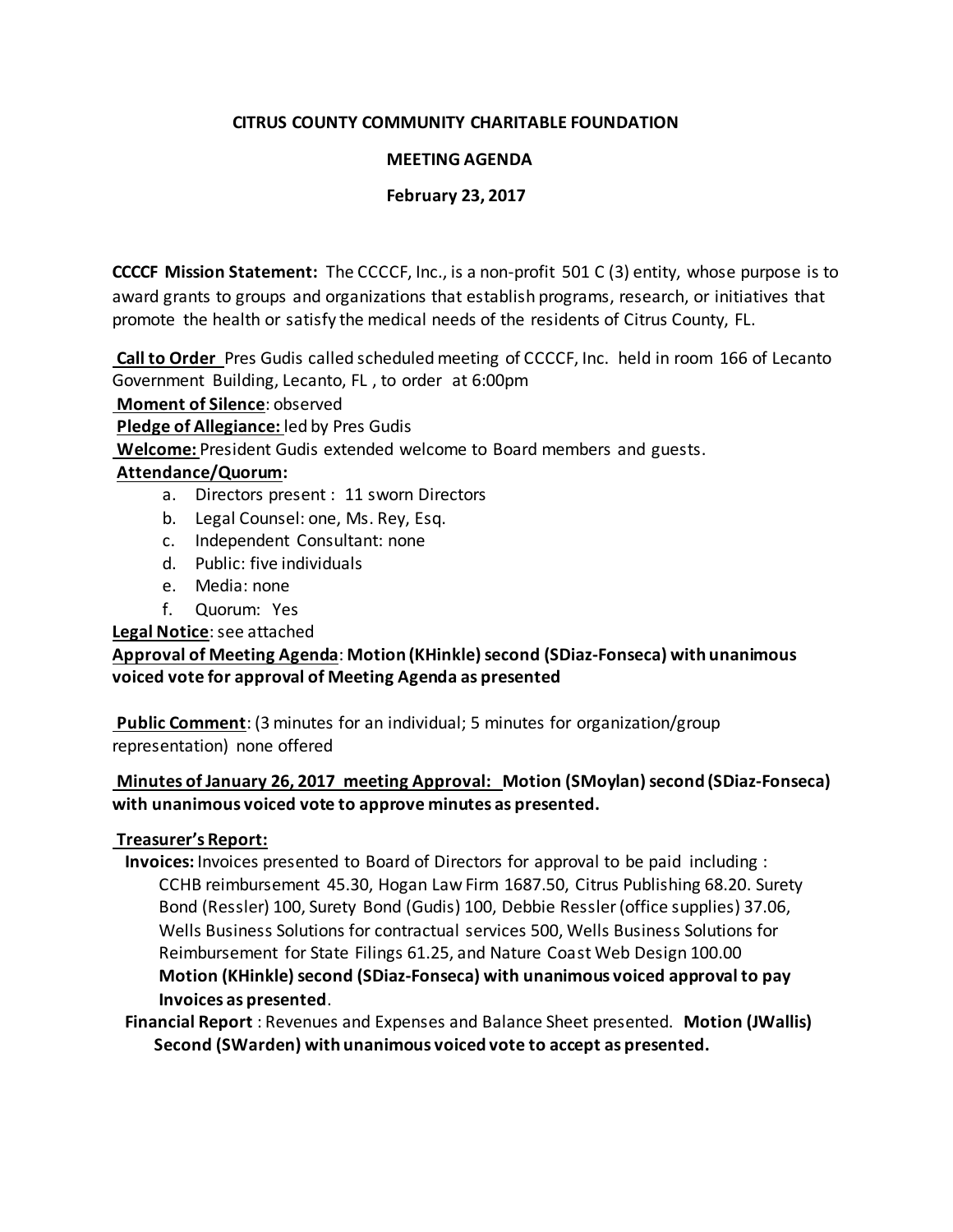**Other:** Director Ressler presented Draft for amendment to the Professional Services Agreement for Accounting and Bookkeeping Services by Director Ressler. Discussions with modification recommendation to change Scope of Services and Service Delivery Standards ii (7) to read…related duties as assigned by the Grant Committee Chair, the President and or the Secretary/Treasurer**. Motion (SDiaz-Fonseca) second (JWallis) with unanimous approval for Pres Gudis to sign and to secure signed Amendment with modified language from Wells Business Solutions**

# **Unfinished / New Business**:

1- Investment Committee Presentation: Director Rubio introduced Investment Committee's two recommendations for Investment Consultant Manager for CCCCF, Inc. :

 PNC Representatives presented overview of their RFP and answered several questions from Board members. Presentation began at 6: 15 with termination of such at 7:00pm

 AndCo Representatives presented overview of their RFP and answered several questions from Board members. Presentation began at 7:05pm and terminated at 7:50pm

 Post recommendation presentations generated in-depth discussion among Board members; Presenters were not present during each other's presentation and/or during the Board discussion following the presentations.

**Motion (Director Wallis ) second (Director Kinnard) to award RFP to AndCoCounsulting approve the announcement of the award, and for contract discussions to commence.** 

Plan for Investment Committee led by Committee Chair Rubio to meet and discussion aspects and development of such contract and to present at next CCCCF, Inc. meeting for approval.

- 2- Status of Amended and Restated By Laws: Ms. Rey, Esq. shared all signatures have been obtained and necessary filing of amended document will occur.
- 2- Update of CCCCF, Inc. business cards, stationery , etc- Director Diaz-Fonseca distributed newly developed and printed business cards, stationery, and envelopes.

# **Standing Committee Reports:**

- a. Compensation/Personnel: see above under Treasurer's report.
- b. Audit : no report required at this time
- **c.** Investment: see above
- **d.** Grants: Director Diaz-Fonseca presented Grant Committee recommendations for Grant Awards for Cycle One .

 Distribution Listing of the twelve Letters of Inquiry and Listing of the four recommendations to receive award and Timeline information. Lengthy discussion regarding process of Grant Program with information provided at previous meetings restated. Scoring matrix available for review.

**Motion (Director Ressler) second (Director Diaz-Fonseca) with unanimous voiced vote to accept the four Letters of Inquiry as recommended by the Grants Committee and to notify the four regarding the Grant Application process.**